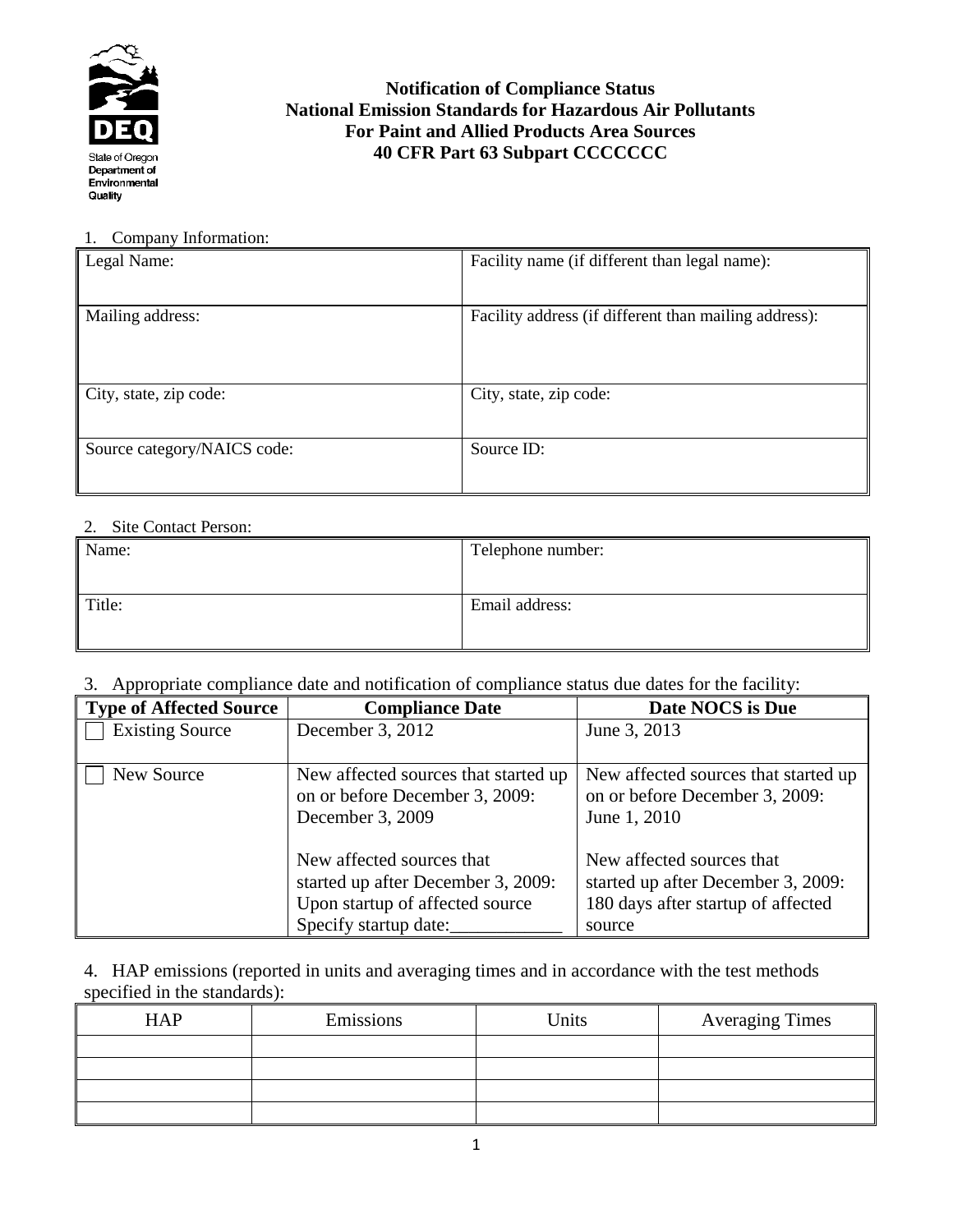| ). Affected emission sources and compilance approaches.                                                    |                                                                                                                                                                                                                                                                                                                            |
|------------------------------------------------------------------------------------------------------------|----------------------------------------------------------------------------------------------------------------------------------------------------------------------------------------------------------------------------------------------------------------------------------------------------------------------------|
| Addition of dry pigments and solids containing<br>metal HAPs to process vessel                             | Operate capture system and route<br>particulate emissions to particulate<br>control device that minimizes fugitive<br>emissions.<br>Control device type ____ (wet or dry).<br>Add pigments and other solids in paste                                                                                                       |
| Addition of dry pigments and solids containing<br>metal HAPs to grinding and milling process               | slurry or other liquid form<br>Operate capture system and route<br>particulate emissions to particulate<br>control device that minimizes fugitive<br>emissions.<br>Control device type _____ (wet or dry).<br>Add pigments and other solids in paste<br>slurry or other liquid form.                                       |
| Grinding and milling of materials containing metal<br><b>HAPs</b>                                          | Operate capture system and route<br>particulate emissions to particulate<br>control device that minimizes fugitive<br>emissions.<br>Control device type _____ (wet or dry).<br>Fully enclose the grinding and milling<br>equipment.<br>Ensure that pigments and solids are in<br>the solution during grinding and milling. |
| Process and storage vessels that store or process<br>materials containing benzene or methylene<br>chloride | Equip with cover or lid that: does not<br>warp or move around during the<br>manufacturing process; maintains<br>contact along at least 90-percent of the<br>vessel rim; and that is maintained in<br>good condition.                                                                                                       |
| Mixing vessels that store or process materials<br>containing benzene or methylene chloride                 | Equip with cover that completely covers<br>the vessel, except as necessary to allow<br>for safe clearance of the mixer shaft.                                                                                                                                                                                              |
| Leaks and spills of materials containing benzene or<br>methylene chloride                                  | Minimize and clean up as soon as<br>practical, but no longer than 1 hour from<br>the time of detection.                                                                                                                                                                                                                    |
| Rags or other material containing benzene or<br>methylene chloride                                         | Keep in a closed container that may<br>contain a device that allows pressure<br>relief, but does not allow liquid solvent<br>to drain from the container.                                                                                                                                                                  |

5. Affected emission sources and compliance approaches: